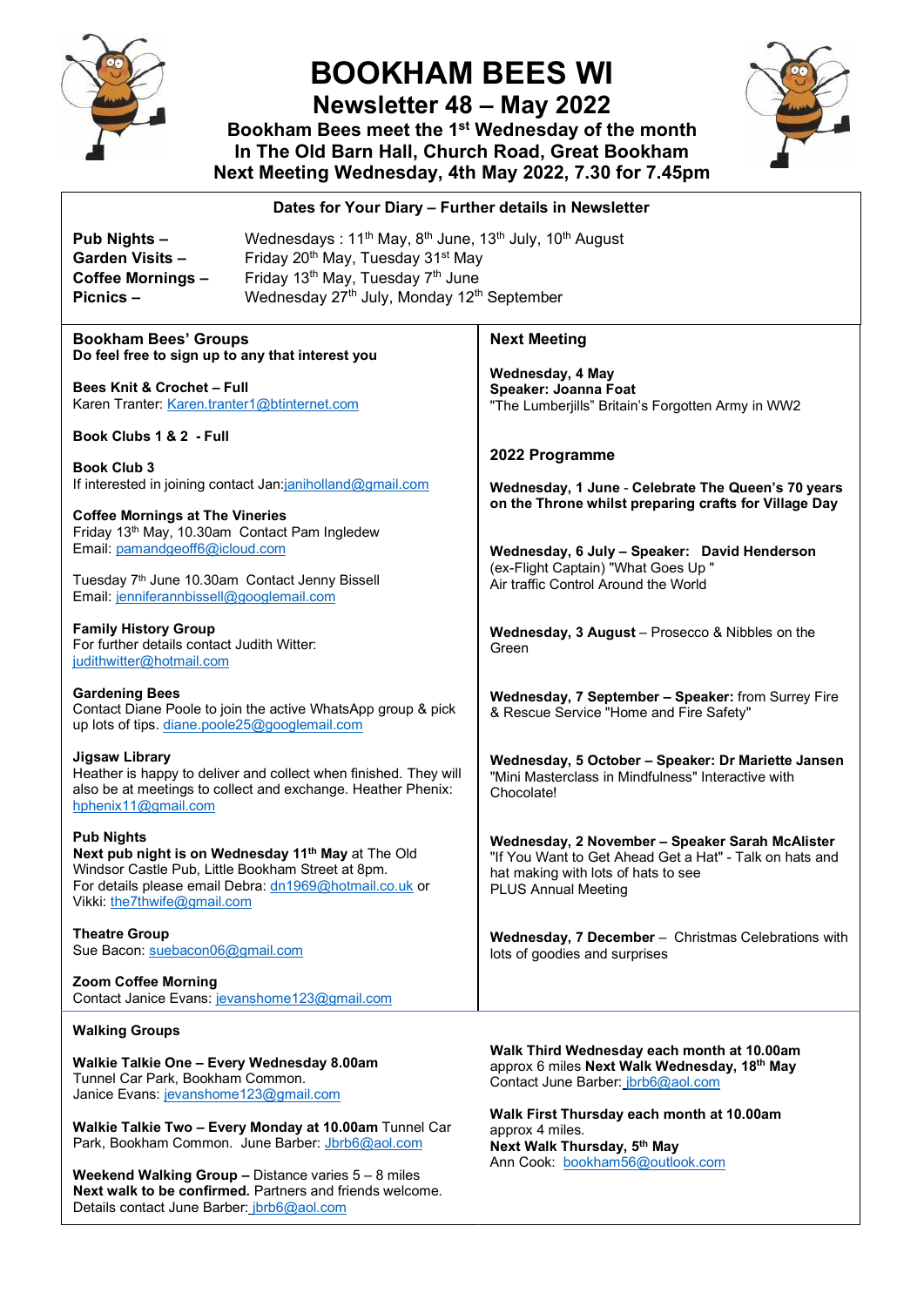## BOOKHAM BEES WI News and Announcements

#### **Theatre Trip – Report by Sue Bacon**

.

A group of us are looking forward to seeing Chicago on 19<sup>th</sup> May at Wimbledon Theatre. Sue welcomes any suggestions for theatre visits

#### **Monthly Thursday Walk – Report by Diana Greenman**

 $\cdot$  so many people had been waiting to enter these Three of us met at Wisley on Thursday, 7<sup>th</sup> April for a beautiful walk around Wisley. Upon arriving the queue was the longest we had ever seen so, being good Bees, we made the decision a cup of coffee was the best idea. Excellent decision! Once through the 'gates' the blossom was stunning and everywhere was really beginning to bloom into Spring. There was a very chilly wind but it was dry and you would never have quessed beautiful gardens. Gosh, how lucky we are to have Wisley Gardens on our doorstep. The next walk takes place on Thursday, 5<sup>th</sup> May.

If you would like to join the group please contact Ann Cook, [bookham56@outlook.com](mailto:bookham56@outlook.com)

#### **Wednesday Long Walk – Report by June Barber**

We had a lovely walk starting from west Horsley church Weather was wonderful and there were lots of spring flowers. We ended with a well-deserved cup of coffee at the courtyard in West Horsley place Next month's walk will be on the Wednesday, 18th



### **Bees Knit and Crochet** – **Report by Karen Tranter**

Productivity continues amongst the knitting Bees; everything from baby clothes for beautiful new grandchildren to toys. Two of us are even tackling grown up jumpers now!



#### **Book Club 1 – Report by Gaye Burt**

"I Have Something to Tell You" by Susan Lewis A good thriller which we all enjoyed. Overall score 8 out of 10.

#### **Book Club 2 – Report by Anne Tait**

**"**The Familiars" by Stacey Halls We totally recommend this debut novel, which is based in the early 1600's at the time of the Pendle witch trials. The main characters were real people, but this is a work of fiction. The book becomes more compelling the more you read. The author helpfully offers some questions for book clubs to discuss, and our group did touch on them, but were mainly unnecessary as the book prompted such interesting and lively conversation. We scored it 9 out of 10.

#### **Book Club 3 – Report by Jan Holland**

We had another alternative book club session this month where there was no specific book for discussion (we have this every other month). Unfortunately, due to illness/other commitments it was just two of us, but fortunately we both had a lot to say! We shared our thoughts about books we'd recently read individually and whether we'd recommend them, as well as others we've got lined up to read. Together with a fair amount of general chatting, we had a very enjoyable evening. If you are interested in trying a book club, we do have room. Please get in touch for details: janiholland@gmail.com

#### **Quiz Night – Friday, 20 May 2022 – Diary Note!**

TICKETS NOW ON SALE - £15 PER PERSON Last chance to buy tickets at meeting on May  $4<sup>th</sup>$ !! Looking forward to a great night. **Please remember to bring your own drinks and nibbles**.

#### **Welfare Officer**

Janice Evans is our welfare officer. Please contact Janice if you know of any member who is poorly or going through a difficult time. Janice's email is: Jevanshome123@gmail.com

The Committee would like to thank Janice for organising Zoom coffee mornings throughout the pandemic.

#### **Books**

Julie Ryder has asked if members can bring any books they no longer need to WI meetings. These will be sold on the book stall on Village Day.

#### **The Grange**

The Grange is now open for their delicious tea and scones on Tuesdays. See details on The Grange website.